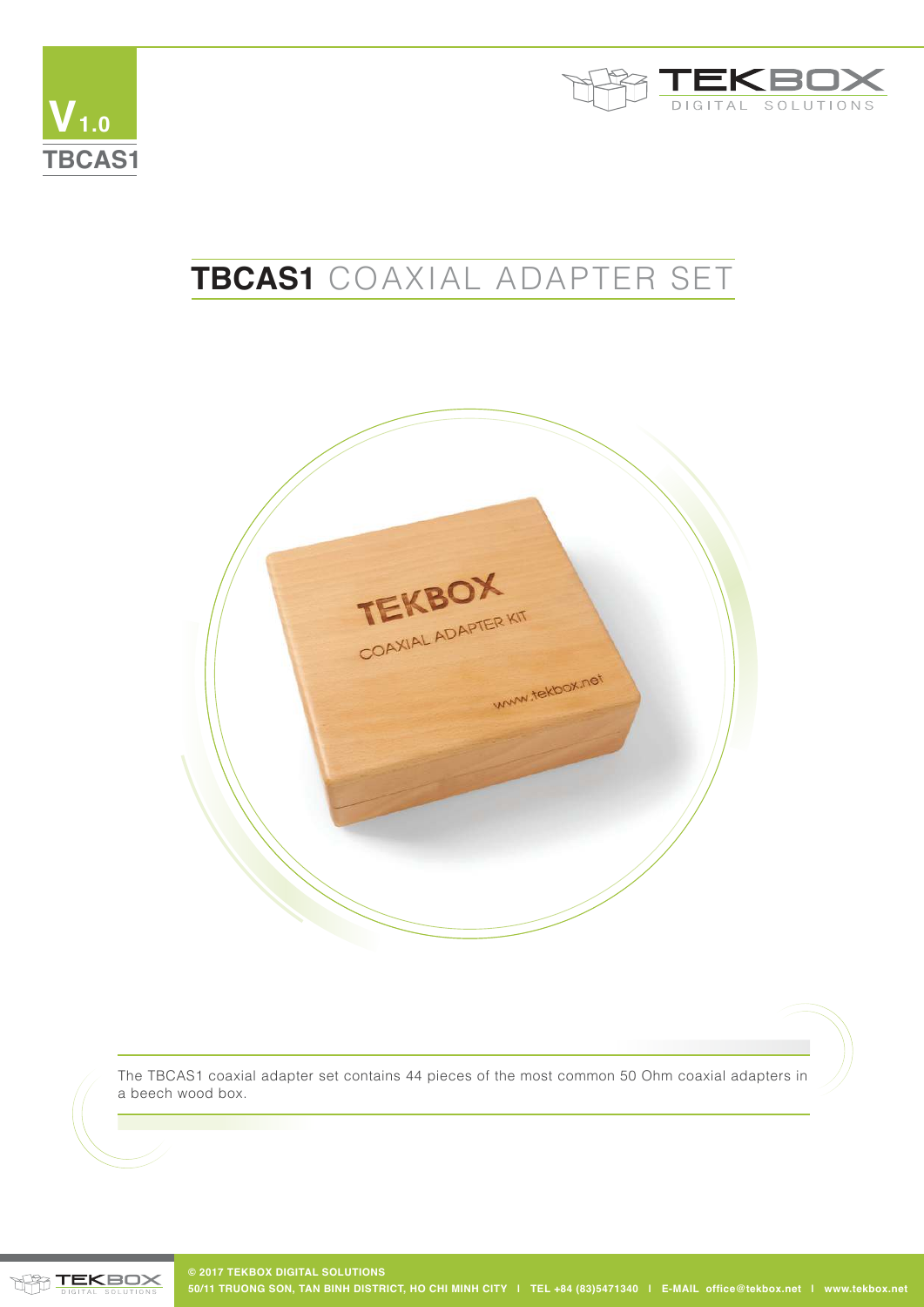

## 1. PARTS LIST

| <b>PIECES</b>  | <b>TYPE</b>                 | <b>PIECES</b>  | <b>TYPE</b>                     |
|----------------|-----------------------------|----------------|---------------------------------|
| $\mathbf{1}$   | N-male to N-male            | 1              | <b>BNC-female to BNC-female</b> |
| 1              | N-female to N-female        | 1              | BNC-male to RCA-female          |
| $\overline{4}$ | N-male to SMA-female        | $\overline{1}$ | BNC-female to RCA-male          |
| $\overline{2}$ | N-male to SMA-male          |                | <b>BNC-male to SMA-male</b>     |
| $\overline{c}$ | N-male to SMB-female        | 2              | BNC-male to SMA-female          |
| $\overline{4}$ | N-male to BNC-female        | 1              | BNC-female to SMA-male          |
| 1              | N-male to BNC-male          | $\overline{c}$ | <b>BNC-female to SMA-female</b> |
| 1              | N-female to BNC-male        | 3              | SMA-female to SMA-female        |
| 1              | N-female to BNC-female      | 3              | SMA-male to SMA-male            |
| $\overline{2}$ | N-female to SMA-female      | $\overline{2}$ | SMA-male to SMB-male            |
| $\overline{2}$ | N-female to SMA-male        | 2              | SMA-male to SMB-female          |
| $\mathbf{1}$   | N-female to SMB-female      | 2              | SMA-female to SMB-female        |
| 1              | <b>BNC-male to BNC-male</b> |                |                                 |

DIMENSIONS: 190mm x 170mm x 65mm

WEIGHT: 1.3 kg